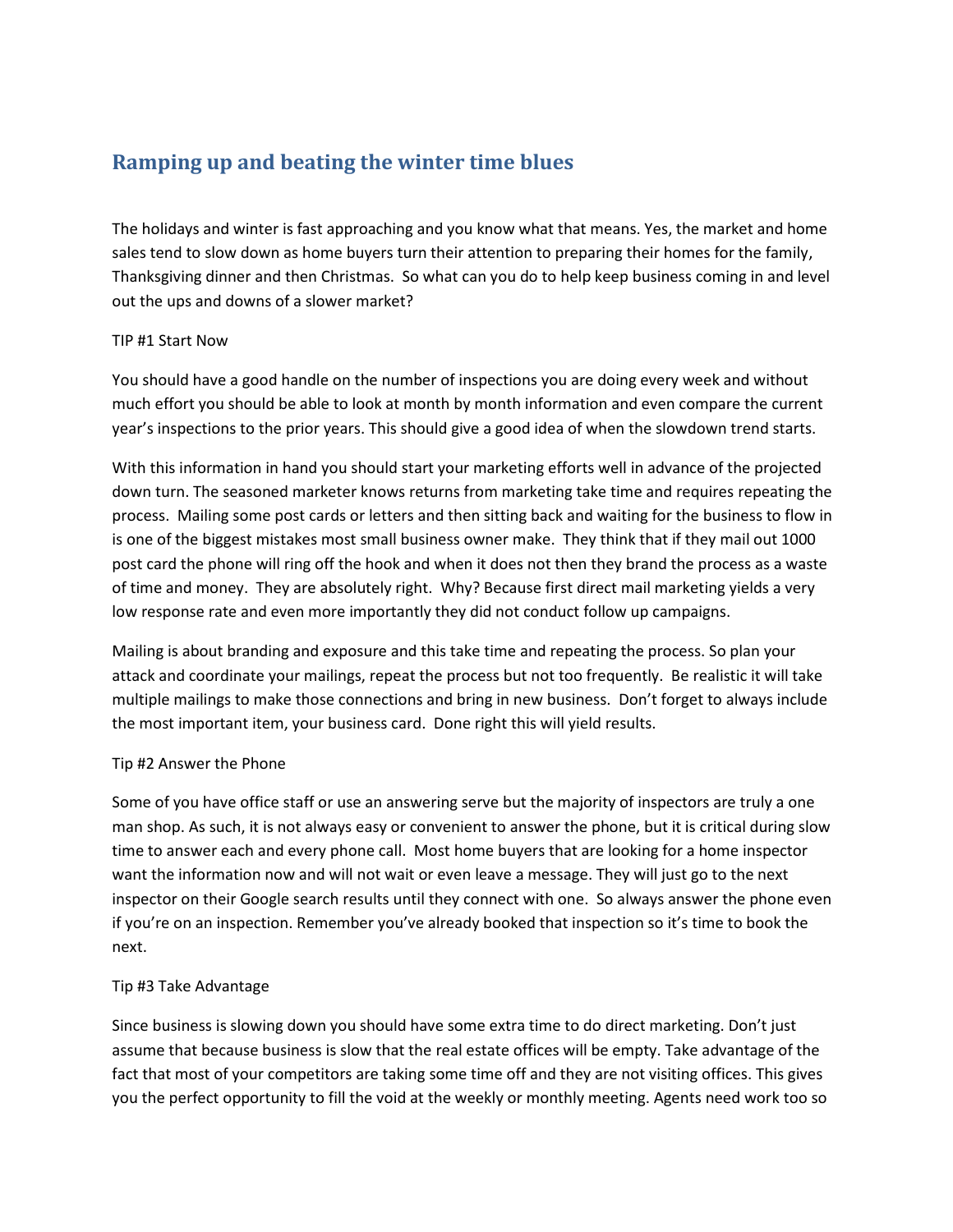the motivated good agents will be in the office prospecting for work or volunteering to answer the phone. These are the agents you really want to connect with and work to build those relationships.

## Tip #4 Partnerships

Look for opportunities to network and co-market with other business that complement yours, chances are they are marketing the same real estate offices, lenders and others as you are. So why not share the burden and work together to market the same clients. You may already have a relationship with these companies so getting them to agree to a co-marketing effort should be easy. More importantly they may already have an "in" at a particular office and can get you past the gate keeper. Remember if you don't try or ask it's not going to happen.

## Tip #5 Expand your product offerings

Take advantage of this time to look at different products that you could be offering that will bring in more revenue. If you're not offering radon then take a class and get certified and secure the proper equipment. Consider adding pool or irrigation inspections. Look at what you competition is offering and not offering then target those areas that make the most sense and fit best with your business model. Don't forget to announce these new services and even more important ask potential clients if they want a radon test with the inspection or if the home has a pool or sprinkler system that also needs an inspection.

## Tip #6 Neglected Tasks

Look at your website and social media efforts chances are you have neglected keeping your website up to date and fresh. Review your social media accounts and post periodically a topic of interest, again here it's about branding and repetition keeping your company name and logo in the forefront will yield results but you have to be engaged and current. You don't need to post every day but once a week is fine. Originally counts so post something original. Resist the temptation to use a service that post for most will recognize this and it gets ignored as internet noise. If you can't think of something to post then make comment on another post. Remember keep it professional not personal.

### Tip #7 Contact Lists

Believe it or not the real estate profession is very transient and agents frequently change from one agency to another or start their own company. So if you have not reviewed your contact lists then is a great time to do so. You will be surprised at how much turnover there is in this business. If you notice an agent that used you has changed agencies or started their own business then this is a great time to drop them a note in the mail wishing them well with the change.

### Tip #8 Say Thank You

Look at what agents have used you over the past year. Call those that use you on a regular basis and tell them "thank you" and how much you appreciate them and how it's been a great year. No need to ask for business or referrals just a simple thank you is all that is needed. Since it getting close to the